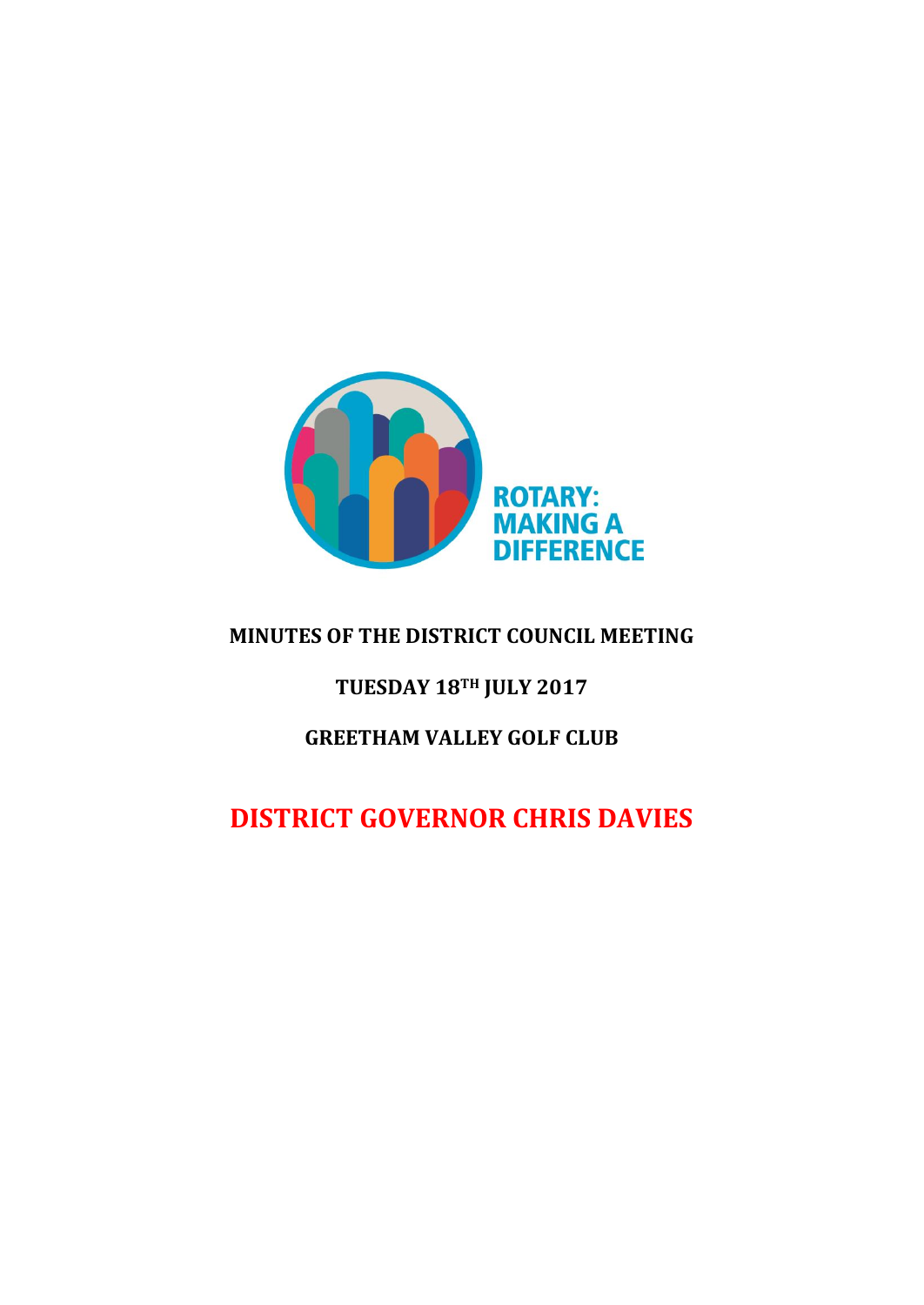# **Rotary International District 1070 Council Meeting – Tuesday 18 July 2017**

District Governor (DG) Chris Davies chaired the meeting, which was held at Greetham Valley Gold Club commencing at 7.30p.m.

There were 147 Rotarians present from 62Clubs (Area 1 8; Area 2 X17Area 3 16, Area 4 10 Area 5 18; Area 6 18 Area 7 13; Area 8 13; Area 9 9).

# **C 17/18.01 Apologies and Welcome**

DG Chris welcomed all those present to District Council and asked those Rotarians attending a District Council meeting for the first time to stand and be recognized. Apologies were received from: **PDGs Roger MacDermott, Barry Hasdall, Margaret Morley, Iain Vernon, Dan Conan, Simon Kalson, Ken MacKellar., Chris Chew. RC of Shepshed. Rtns Laurie Cooke, Derek Wingrave, Joel Weaver, Al Good, Richard Long, Peter Robinson**

# **C17/18.02 Act of Remembrance**

All those present stood in remembrance of those Rotarians who had passed to higher service since the previous Council Meeting and DG Chris read out the names: **Denis Bradbury (Brackley), Frank Batchelor (Grantham), Bob Carter (Towcester), Bryan Cooper (Lutterworth), John Cranston (Kimbolton Castle), John Croot (Blaby), Fred Ellis (East Elloe), Jim Goodchild (Northampton), Tony Griffin (Grantham Kesteven), Richard Haynes (Kibworth and Fleckney), Geoff Hollis (Wigston (Hon)), Barry Jackson MBE (Lincoln (Hon)), Peter Jackson (Stamford), Robert McEwan (Alford and Mablethorpe), Ken Mold (Lewicester), Ian Noyes (Alford and Mablethorpe), Ken Parkin (Huntingdon), Arthur Perry (Corby), Ralph Tempest (Brackley (Hon)), Ian Walker (Ramsey), John Tyers (Soar Valley).**

# **C17/18.03 Minutes of the Last District Council Meeting Held on 12 March 2017.**

There were no questions or comments. A motion to approve the minutes was carried unanimously. The Minutes were then signed by the DG.

# **Proposed: IPDG John Dehnel (Melton Mowbray) Seconded: Rtn Malcolm Webb (Lincoln)**

# **C17/18.04 Matters Arising**

There were no Matters Arising

# **C17/18.05 District Governors Report**

The DG informed the Council that she would not be issuing direct reports to District Council. She would be sending reports to Clubs on a regular basis in the same way that IPDG John and PDG Geoff had done.. That was a system that had worked very well.

She had spent time during the day to speak with the Woodland Trust following on from RI President Ian's strategy on tree planting. She felt that this is something that D1070 could become involved into help Make a Difference. It would involve tree planting in the District but land would have to be identified to make this possible. An are of circa 2.5 hectares would be needed. There would also be an opportunity of doing this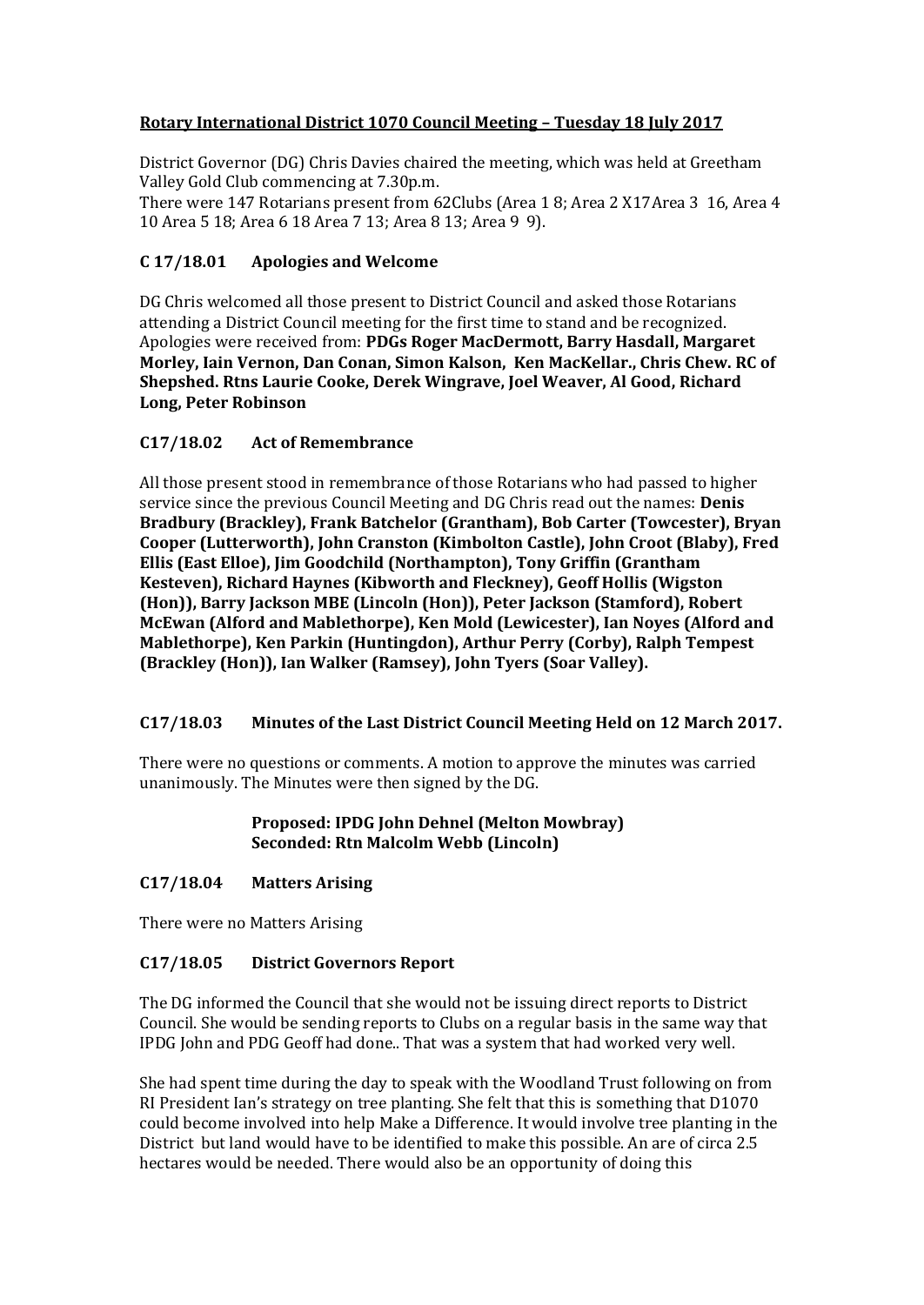internationally and the planting of hedges would be an option. She woiuld be sending out an options paper to Clubs about this subject.

The DG then presented a Past AG Jewel to Past AG Les Aldrich.

# **C17/18.06 DGE Report**

The Report from DGE Tim had already been circulated. There were no questions.

#### **C17/18.07 District Secretary**

There was nothing to add to the District Secretary Report which had already been circulated. The District Compliance Officer passed on her thanks to those who had already completed their Compliance Forms. The cut off date for the remaining forms is the end of July.

#### **C17/18.08 District Treasurers (DT) Report**

There was nothing to add to the report which had already been circulated.

There were no questions.

#### **C17/18.09 Assistant Governors" Reports**

Written reports had been circulated for each Area and the following additional comments were made:

| Area 1               | Nil to add. No questions                                                                                                                                                                                                        |
|----------------------|---------------------------------------------------------------------------------------------------------------------------------------------------------------------------------------------------------------------------------|
| Area 2<br>Area 2.    | Has now completed another Club Assembly. He noted that there<br>is now a DG Facebook page and if any Club wishes to have photos of DG visits etc<br>loaded on to the site then they should contact either Nanette Chapman or AG |
| Area 3               | Nil to add. No questions                                                                                                                                                                                                        |
| Area 4               | Nil to add. No questions                                                                                                                                                                                                        |
| Area 5               | Nil to add. No questions                                                                                                                                                                                                        |
| Area 6               | Nil to add. No questions.                                                                                                                                                                                                       |
| Area 7               | Nil to Add. No questions                                                                                                                                                                                                        |
| Area 8<br>questions. | For the benefit of Area 8 Clubs, the AG asked them to note that<br>the first Area Forum would be held on Wednesday 13 September. There were no                                                                                  |

Area 9 President Paul Bertenshaw (Ashby Hastings) corrected the Club meeting schedule. The Club does in fact meet twice per month, not every 2 weeks.

The AG Area 9 noted that the Training Course for Area 9 Presidents and Secretaries would be held on 30th Sept in Ashby. President Phil Dyer (Ashby) is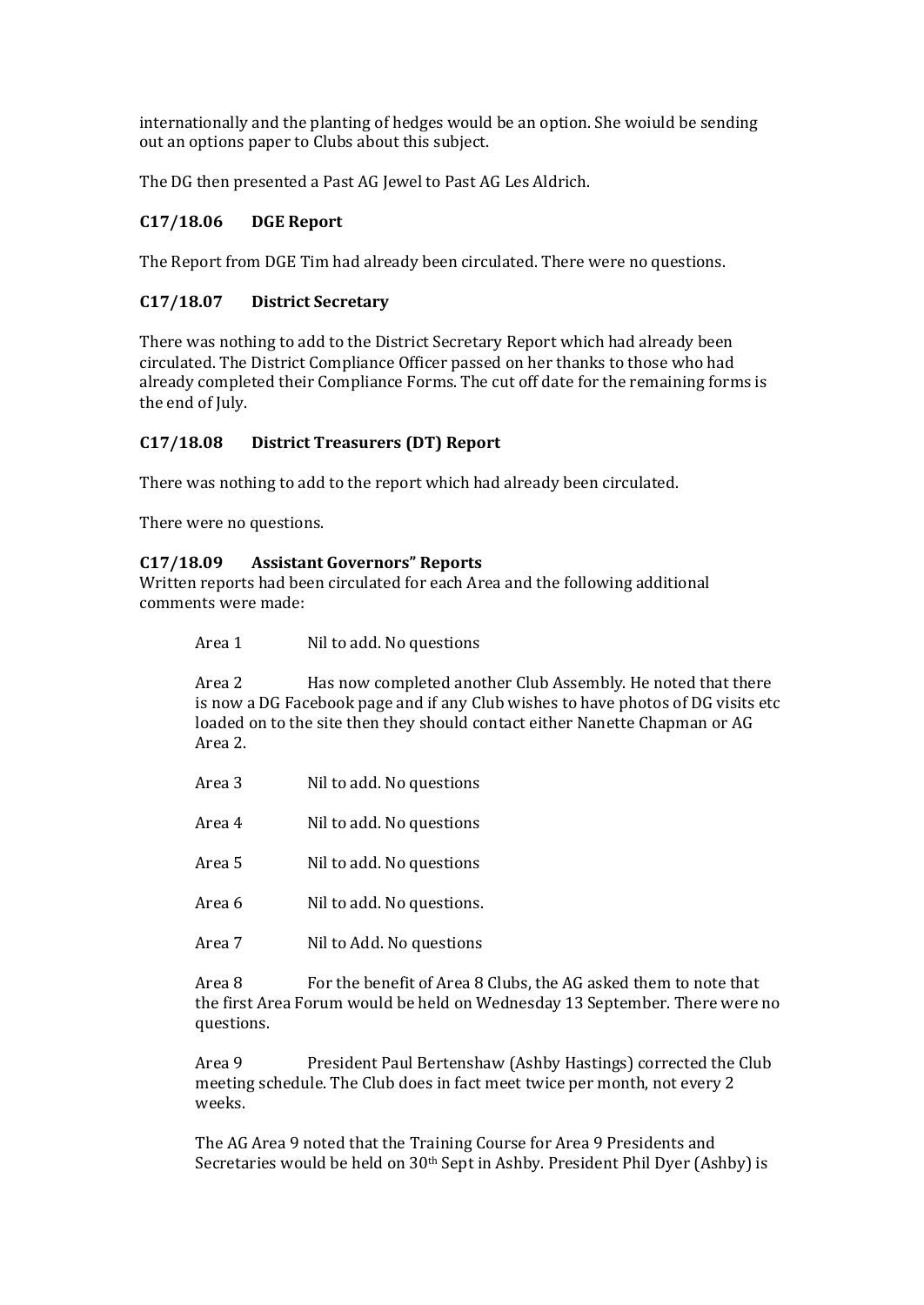arranging the event. There may be space for attendance from outside Area 9 but space is limited.

# **C17/18.10 Foundation**

It was emphasised that District Grant submissions cut off is the end of this week, 21 July. Calvert and RYLA are now fully subscribed. For those Club Presidents and Foundation Chairs who have not yet completed the requisite training, there will be a Training Symposium on 15 August at Falcon Hotel in Uppingham. It was also noted that any Club considering a Global Grant may find it useful to speak to the Foundation Team first.

Rtn Barry Hackett (Rotary Club of Ashby de la Zouch) informed Clubs that orders for Crocuses need to be in by the end of July. It is unlikely that there will be any extension to this closing date. Barry will be participating in this years triathlon in aid of End polio. Clubs sponsoring him will have such monies allocated to their Foundation/End Polio donations.

# **C17/18.11 Project Teams' Reports.**

**Youth Service.** There was little to add to the detailed report already circulated. Rodney Spokes (Leicester) did note that there are 2 vacancies on the Youth Committee, one for Young Artist and another for Young Photographer.

PDG Ken Billington (Huntingdon Cromwell) noted that RYLA is due to start at the end of July. Additional candidates could be accommodated. There would be an Open Day on 30 July to demonstrate what RYLA is all about. Tea and exceedingly good cakes would be served.

# Rotaract.

The Rotaract Chair offered his thanks to AGs who have reported on Clubs where there is interest in Rotaract. There were no questions.

# **Community**.

There was Nil to Add to the report already circulated. However, Rtn Jackie Brame (Northampton) raised a question concerning Kids Out. She was concerned about how much this event has outgrown its needs. Children with lesser abilities than more able bodied seem to have to wait much longer to use some of the rides. In some cases over the course of a day some such children were able to access no more than 3 rides. This is clearly unfair and perhaps now is the time to review how we take this forward.

**International.** There was nothing to add to the detailed report already circulated. There were no questions.

# **C17/18.12 Support Teams Chairmen's Reports**

#### **Communications.**

There was Nil to Add to the report that had been circulated.

Rtn Nanette Chapman (Holbeach) introduced the winners of the website competition; the trophies were presented by IPDG John Dehnel.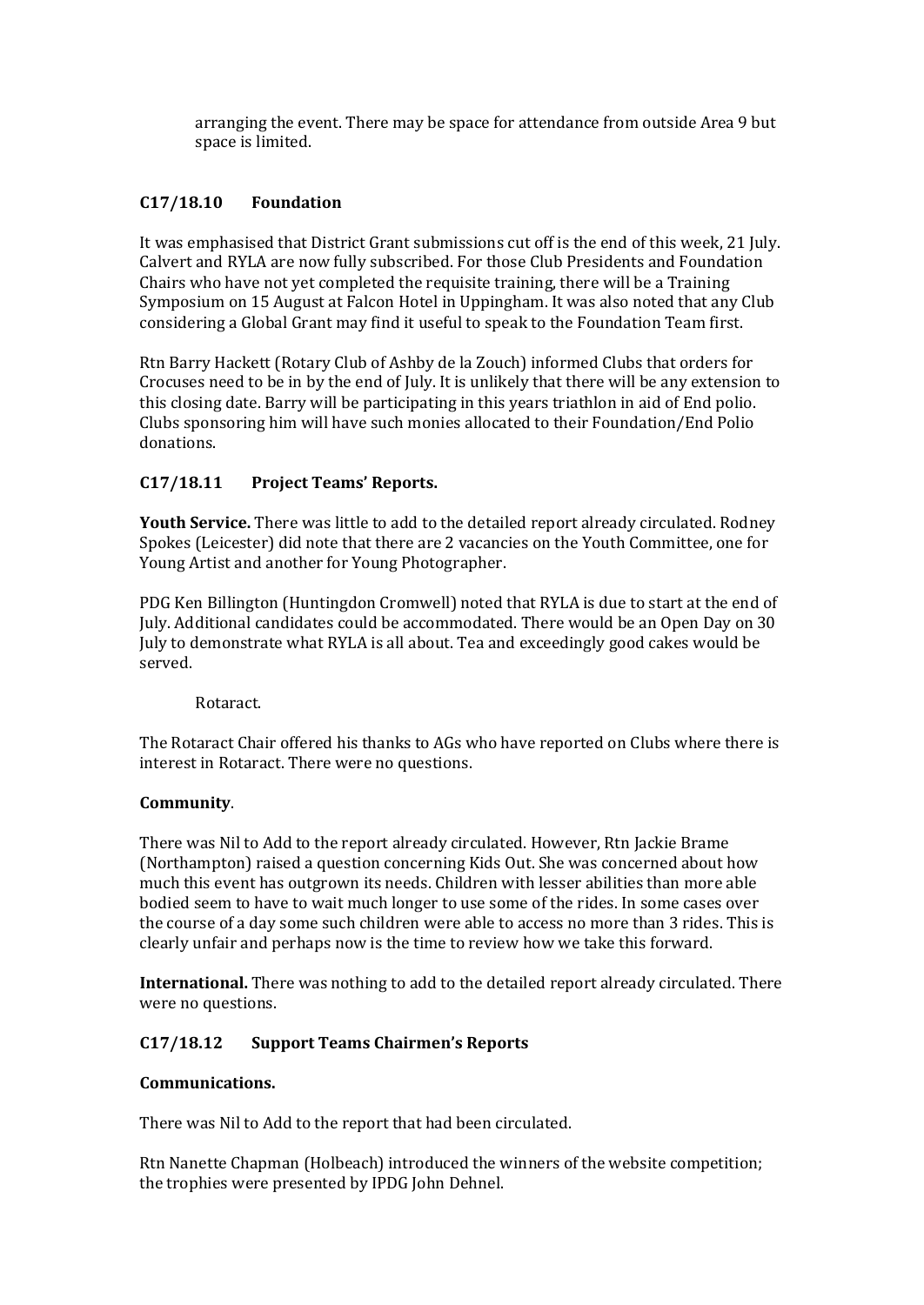| 3rd Place jointly     | RC of Bradgate and RC of Leicester Novus |
|-----------------------|------------------------------------------|
| 2 <sup>nd</sup> Place | Leicester de Montford                    |
| 1 <sup>st</sup> Place | Shepshed Charnwood                       |

**Vocational**. There was no report. The DG has asked Rtn Bill Hill (Melton Mowbray) to become Vocational Chair. This will take effect after Conference.

#### **Conference Report.**

#### 1**. Llandudno**

The accounts for the Nottingham Conference have been approved by the auditor. The accounts were accepted by District Council.

# **Proposed: Rtn Bill Hill (Melton Mowbray) Seconded: IOPDG John Dehnel (Melton Mowbray)**

The Conference Manager proposed that the sum of £1800 be transferred from the surplus in the Nottingham Account. This would allow for a drinks reception for all those registered for Conference prior to the Saturday Dinner Dance. The Proposal was carried overwhelmingly with 3 votes against and no abstentions.

| Proposed: | <b>Rtn Bill Hill (Melton Mowbray)</b> |
|-----------|---------------------------------------|
| Seconded: | <b>PDG Richard Hyde (Ramsey)</b>      |

#### **2. 2018.**

Arrangements for the 2018 Conference are progressing well with the venue deposit having been paid.

#### **Leadership Development and Training.**

There was nothing to add and there were no questions.

#### **Membership**.

#### **Retention:**

There was Nil to Add to the report already circulated.

Rtn Les Aldrich (Ashby do la Zouch Castle) who is running District Quiz informed Council that the closing date for entries will be 31 July. Last year 64 Clubs out of 90 entered, it would be good to better that figure this year.

Rtn Robert Palmer (Thrapston and Launde) was one of several Rotarians to raise views on this subject. In summary there is a real need to follow up why Rotarians are leaving . Should this be done at RIBI or at District. Rtn Malcolm Webb (Lincoln) noted that when a Club removes a member from membership, there is an option tab on the website. On suggestion that any action should be taken by RIBI it was suggested IPDG John could take this further at Executive Council. AG Graham Martin (Soar Valley) suggested that such a move would be premature with a District Membership Seminar coming up. If this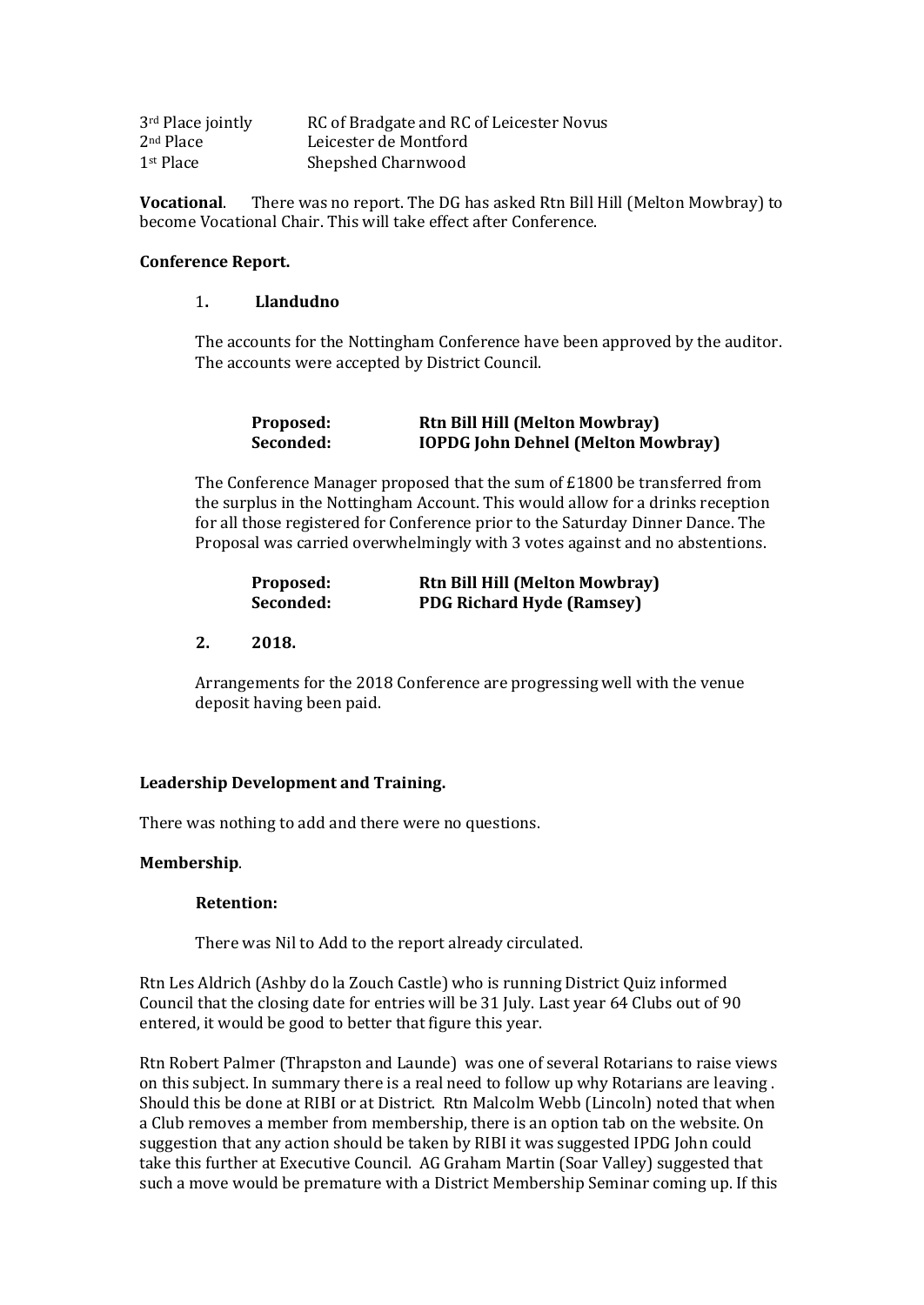was to be taken up it would potentially impact on staffing levels at RIBI; it was therefore agreed that this strategy would wait.

In 2001 RI had held a wide review of why Rotarians leave. One of the major reasons was a feeling of lack of involvement. It was noted that society has changed and this has an effect on personal relationships and that may impact of retention too.

AG Mike Warrington (Stamford) put all the comments and concerns in perspective. Last year D1070 had 172 new members; even with the numbers who have passed to higher service there is still membership growth.

#### **Attraction:**

PDG Dick Parsley (Wellingborough Hatton) Was positive about the options available to Clubs: associate and corporate membership for example, the changes to rules approved by COL gave opportunities for moving forward. However, as always there is some resistance to change.

Know Your Rotary will continue this year and details of venues will be forthcoming.

RCC v2 is now live; it is faster, looks different and navigation is comparatively easy. There is a new Tab marked resources that gives access to a range of "How To" docs.

Rtn Nick Blunt (Danetre Daventry) remarked about the cost of membership noting that this is something that needs to be kept under constant review.

President Carol Eyley (Ashby Castle). Informed Council that the 3 clubs in Ashby de la Zouch are working together to produce a joint Flyer approaching the subject as Rotary Ashby. Rtn Malcolm webb (Lincoln) had done exactly this but they had taken advice from Grantham. He suggested approaching Rtn Irvin Metcalf for information.

#### **C17/18.13 Club Presentation Slot**

#### **Rotary Club of Towcester**

A Towcester representative gave an update on Mary's Meals. It now costs £13.60 per annum to feed a child under this scheme. 93% of donations goes to buy food, much of which is spent in the country where it will be used.

Mary's Meals also run a Backpack Project with Backpacks filled with a large variety of materials that will be useful for education needs.

Both of these initiatives are regarded as International Projects.

#### **Young RYLA**

Rtn Maureen Gariff (Lincoln Colonia) gave an update about Young RYLA where Club Support is very much needed. Young RYLA covers 13-16 year olds and is designed to take them out of their comfort zone. The last event to be held went extremely well. The cost of sending anyone on this event is £156 per student which covers for 3 nights (2.5 days). Rooms